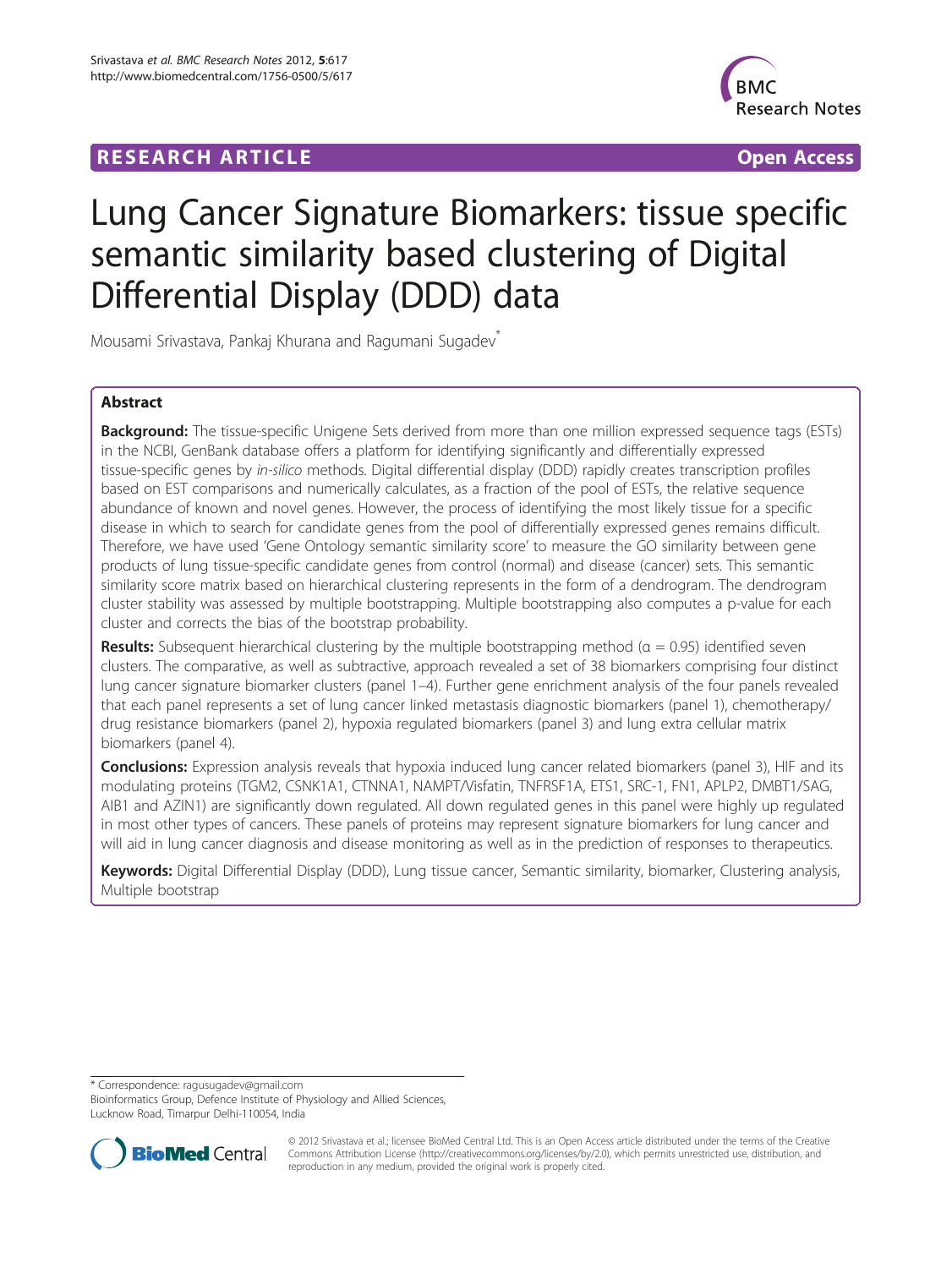# Background

Gene expression analysis in the post genomic era through high throughput genomic studies led to identification of enormous candidate genes related to pathophysiological conditions or altered signal transduction. One such freely available high throughput database is 'Unigene' (<http://www.ncbi.nlm.nih.gov/Unigene/>). The Unigene libraries of interest with varying treatment conditions can be digitally 'pooled' and compared to control vs. treatment using Digital Differential Display (DDD). It enables the identification of numerical differences in transcript frequency between the individual or pooled Unigene libraries from the various treatment conditions and multiple cDNA libraries. The frequency of each differentially expressed transcripts and their fold change from the pooled libraries have been calculated using Fisher Exact Test. The prioritisation of DDD identification from differentially expressed candidate genes strictly used relative change in the frequency value and its fold change. Apart from DDD, many web tools are freely available to prioritise candidate genes based on the relative change in gene expression profile [[1,2\]](#page-9-0). The prioritisation of each tool differs due to their different computational approaches [\[3](#page-9-0)]. But the process of identifying the most likely tissue specific disease candidate genes from the pool of differentially expressed genes remained difficult [\[1](#page-9-0)].

Recent advances in the systems biology have shown promising results in the elucidation of potential biomarkers of phenotype and clinical relevance, particularly in cancer research sphere [[4-6](#page-9-0)]. These studies were performed using the predictive integration of gene expression data. Different predictive integration strategies have been developed and were used to study the biological information from public repositories [\[4-8](#page-9-0)]. Amongst such strategies, gene products that are biologically and functionally related would maintain similarity, both in their expression profiles and in the Gene Ontology (GO) annotation [[9\]](#page-9-0). The integration of gene expression data and standardised descriptions of the biological function of gene products were used for the search of candidate prognostic biomarkers and therapeutic targets [\[10-12](#page-9-0)]. These studies demonstrated that the measure of functional similarity based GO annotations between query genes and the genes of interest can be applied as a complementary predictive feature to characterise gene expression profile. So, we have applied this integrative computational approach to characterise a tissue specific biological data from DDD.

We hypothesised that tissue specific differentially expressed genes can be functionally characterised using their GO semantic similarity score with normal tissue specific genes (query genes). The query genes, in this study, were normal lung tissue specific genes from the

Tissue-Specific Genes Database (TiSGeD). The genes of interest were candidate lung cancer genes from DDD [[13,14\]](#page-9-0). Surprisingly, this approach successfully distinguished 38 signature biomarkers for lung cancer. Thus this suggests that, in principle, this integrated methodology can offer a complementary predictive capability for detecting tissue specific signature biomarkers from the tissue specific differentially expressed data. These tissue specific signature biomarkers may be candidate prognostic biomarkers and therapeutic targets for lung cancer.

# Methods

#### Selection of Human Lung Tissue specific query genes

The normal lung tissue specific genes were collected from TiSGeD (Tissue-specific gene database; [http://](http://bioinf.xmu.edu.cn/databases/TiSGeD/index.html) [bioinf.xmu.edu.cn/databases/TiSGeD/index.html](http://bioinf.xmu.edu.cn/databases/TiSGeD/index.html)).

Human adult lung tissue related genes with tissue specificity measure score (SPM)  $\geq$  0.9 (represents high tissue specificity) were considered. The lung tissue specific "Mouse" and "developmental" genes were omitted.

# Collection of Lung Tissue specific differentially Expressed Candidate Genes using DDD

DDD comparisons were made at various tissue stages to elucidate the selective differential expression levels of human lung tissue specific genes for normal (Case 1) and cancerous (Case 2) conditions. In Case 1, the Normal lung tissues (11 tissue libraries) were considered as a 'Reference' samples and the remaining normal human tissues (251 tissue libraries) were 'Query' samples. In Case 2, the Normal lung tissues (11 tissue libraries) were considered as 'Reference' samples and the cancerous human lung tissues (8 tissue libraries) were 'Query' samples. These comparisons were designed systematically so as to identify altered Gene expression of varying treatment conditions of 'Reference' and 'Query' samples. These pair wise comparisons resulted in a relative abundance of ESTs among the contrasting cDNA libraries of digitally 'pooled' contracts from Unigene Database.

# GO-based similarity assessment

Org.Hs.eg.db package in R-program was used for the computation of Semantic similarity score while the GObased similarity score was computed based on the three orthogonal gene ontologies generated for Molecular Function (MF), Cellular Component (CC) and Biological process (BP). GOSemSim of R-program was used to calculate semantic similarity between the GO terms and the gene products. In this study, GO terms derived from human annotations were used for calculations. The estimation of between-term similarity was based on the Wang semantic similarity measure [\[12](#page-9-0)]. Aggregation of between-term similarities was done with the highest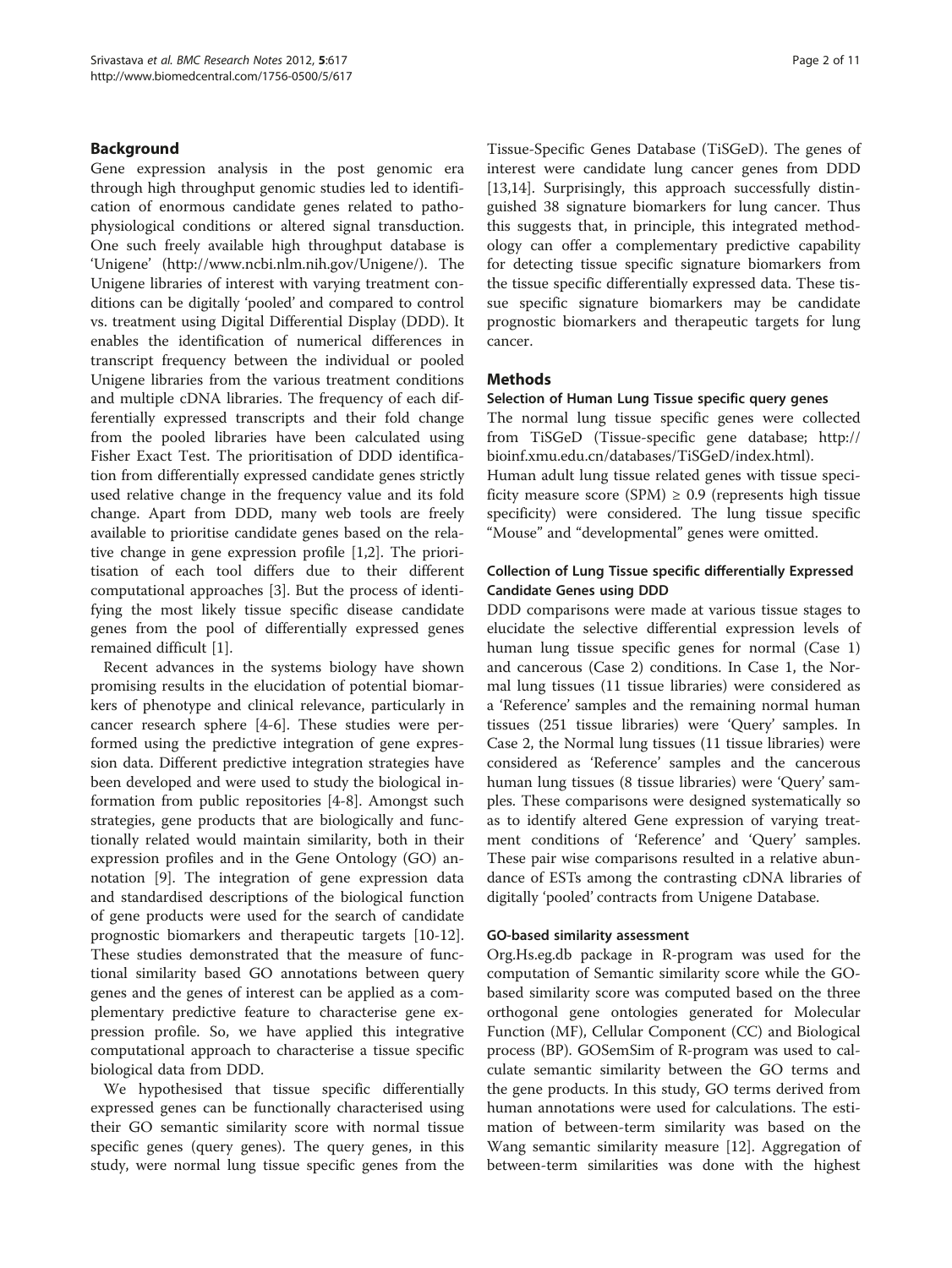between-term similarity approach, which selectively aggregates maximum between-gene similarity values [\[9](#page-9-0)]. Given a pair of gene products, gi and gj, annotated to a set of GO terms, the GO-driven similarity, SIM (gi, gj), is calculated by aggregating the maximum interest similarity values as follows:

$$
Sim(gi, gj) = \left[ \sum_{1 \le i \le m} max(Sim((gi1)(gi))) + \sum_{1 \le j \le m} max(Sim((gi1)(gi))) \right] / m + n
$$

where, two sets of GO terms  $gi = \{g_i1, gi2, \ldots, \ldots, g_i\}$ gim} & gj =  $\{g_1, g_2, \ldots, \ldots, g_n\}$  as query and reference sequence. Method max calculates the maximum semantic similarity score over given pairs of GO terms between these two sets, while average calculates the average semantic similarity score over a given pairs of GO terms. The hierarchical clustering of tissue specific, differentially expressed genes in relation with a normal lung tissue is shown in a Dendrogram. In the colour code of heat map, red represents a low semantic similarity below the median level, whereas, the green represents a high semantic similarity above the median level.

# Clustering analysis

The clustering analysis was carried out by the program pvclust [[15\]](#page-9-0). It is an add-on package for a statistical software R to perform the bootstrap analysis of clustering and also to assess the uncertainty in hierarchical cluster analysis. The package calculates the approximately unbiased (AU) and bootstrap probability (BP) p-values for each cluster. Stability of the clustering was accessed at 95% probability ( $\alpha = 0.95$ ).

# Results

#### DDD based prioritisation of lung cancer genes

In order to find the lung tissue specific differentially expressed genes, two Unigene pools (A and B) were constructed (See Additional file [1](#page-8-0)). For analysis, in the DDD1, we employed the UniGene pool (A) representing 39 human normal tissues excluding normal lung tissue and UniGene pool (B) representing 11 counterpart lung normal tissues were employed for analysis (Table [1](#page-3-0)). Similarly, in DDD2, UniGene pool (A) representing 8 human lung tumours and UniGene pool (B) representing 11 counterpart lung normal tissues were employed (Table [1\)](#page-3-0). The fold change of normal lung (DDD1) and lung carcinoma candidate genes (DDD2) were calculated based on transcript frequency values. The candidate genes with an expression of at least 2-fold difference were taken into analysis. In DDD1, amongst the total of 519 differentially expressed genes 268 genes were upregulated (≥2-fold) and 234 genes were down-regulated (≥2-fold). In DDD2, amongst the total of 203 differentially expressed candidate genes, 147 genes (≥2-fold) including 33 unknown were up-regulated ( $\geq 2$ -fold) and 55 genes were down-regulated (≥2-fold). Comparison of DDD1 with DDD2 has revealed that in total 76 genes from DDD1 were differentially expressed in DDD2 (See Additional file [2](#page-8-0)). From the literature survey, amongst the 76 genes, 18 of them were found to be commonly expressed in all types of cancerous conditions (See Additional file [3](#page-8-0)) [\[16](#page-9-0)]. Excluding these 18 from the 76, the remaining 58 genes were predicted as the lung tissue specific tumour genes (See Additional file [2\)](#page-8-0). The molecular functions of these 58 genes were found to be involved in broad range of cellular functions with majority of the genes playing many different roles like structural, extracellular and intracellular functions. This subtractive approach eliminated most of the commonly expressing genes; for example, housekeeping genes. This approach has also helped to eliminate genes expressing in more than 10 cancerous conditions (See Additional file  $4$ ).

# Prediction of Lung tissue specific tumour genes by Semantic similarity score based clustering

To identify lung tissue specific clusters from the 202 genes from DDD2 cancerous condition, firstly they were subjected to similarity clustering analysis using the 47 lung tissue specific genes from TiSGeD (See Additional file [5](#page-8-0)). Before the semantic similarity clustering analysis, the Unigene ID were converted into Entrez ID. During this process, the 202 genes of DDD2 reduced to 145 and the 47 lung tissue specific genes of TiSGeD were reduced to 28 due to gene duplication. Using GOSem-Sim package, the similarity correlation matrix was constructed between the 145 predicted lung specific differentially expressed cancer genes from DDD2 and 28 genes from TiSGeD. The differential expression levels of these clustered genes were depicted in the form of a Heat Map (Figure [1](#page-5-0)). The similarity correlation matrix produced seven gene clusters at 95% confidence level, using the pvclust program (Figure [2\)](#page-6-0). The clusters 1–4 have 14 genes and the clusters 5, 6 and 7 have 36, 74 and 14 genes respectively.

In the ID conversions from Unigene to Entrez, the 58 lung tissue specific tumour genes were reduced to 38 genes (Table [2](#page-7-0)). These 38 genes were matched with the 7 clusters. This38 genes formed four panels with the corresponding cluster 4, 5, 6 and 7 respectively. The panels 1–4 contained 2, 9, 21 and 6 genes respectively. This leads to identification of the lung tissue specific clusters of the normal lung tissue specific genes differentially regulated in lung cancer condition.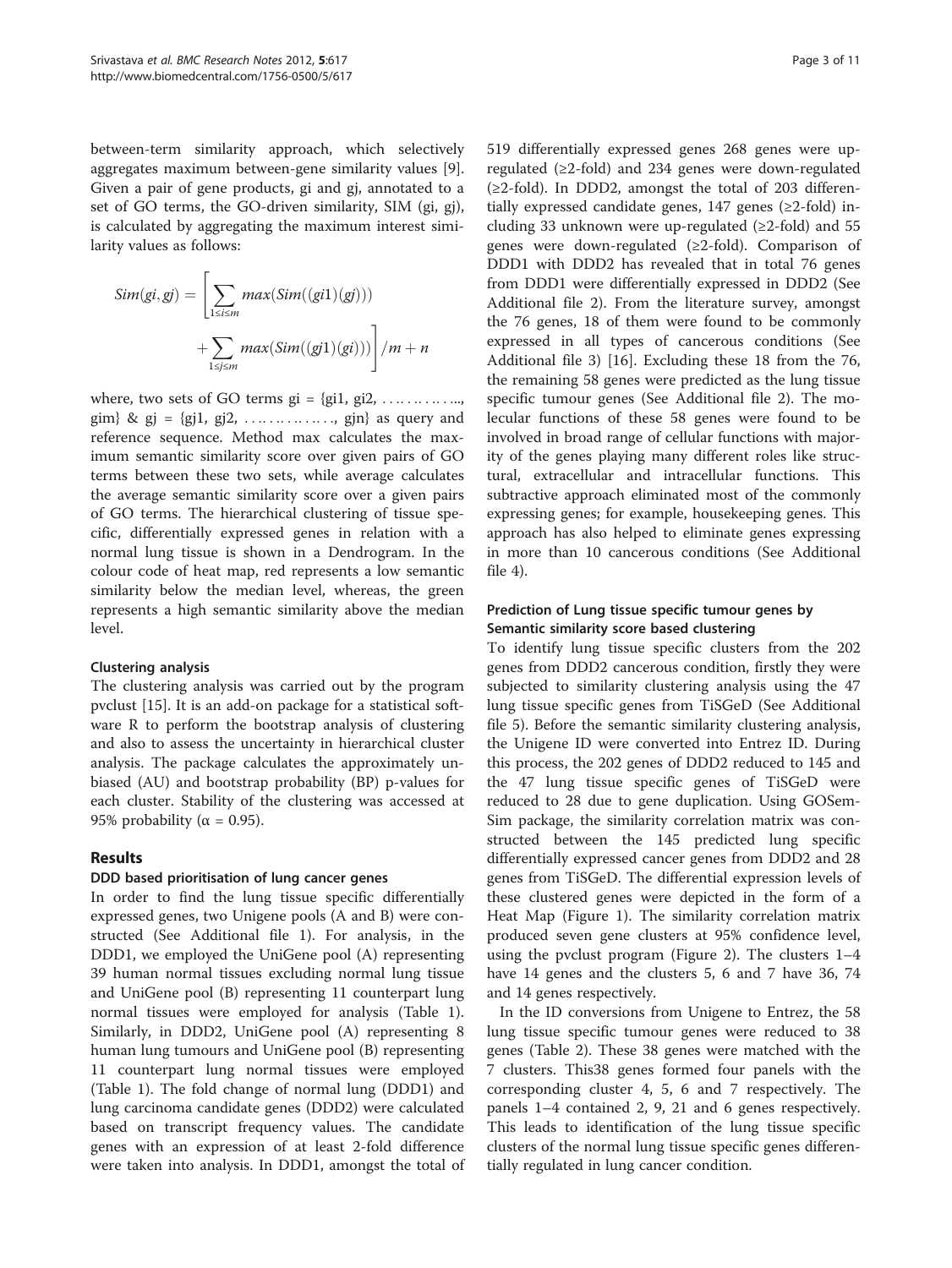|    | S. No. Tissue<br>types | libraries      | No. of EST dbEST identification number                                                                                                                                                                                            | <b>Respective Number of ESTs</b>                                                                                                                                                                                                        |  |  |  |
|----|------------------------|----------------|-----------------------------------------------------------------------------------------------------------------------------------------------------------------------------------------------------------------------------------|-----------------------------------------------------------------------------------------------------------------------------------------------------------------------------------------------------------------------------------------|--|--|--|
|    | Adipose                | $\overline{2}$ | 10983, 16445                                                                                                                                                                                                                      | 8299, 1646                                                                                                                                                                                                                              |  |  |  |
| 2  | Adrenal<br>gland       | $\overline{4}$ | 6791, 6792, 16377, 18302                                                                                                                                                                                                          | 4582, 1425, 2756, 10026                                                                                                                                                                                                                 |  |  |  |
| 3  | Tongue                 | $\overline{4}$ | 12982, 18362, 18389, 18479                                                                                                                                                                                                        | 1116, 7730, 23564, 7420                                                                                                                                                                                                                 |  |  |  |
| 4  | Bladder                | 1              | 18307                                                                                                                                                                                                                             | 8220                                                                                                                                                                                                                                    |  |  |  |
| 5  | Blood                  | 6              | 7037, 7038, 8975, 11923, 6824, 9724                                                                                                                                                                                               | 1524, 1721, 4215, 6553, 7241, 9352                                                                                                                                                                                                      |  |  |  |
| 6  | Bone                   | 3              | 1124, 821, 16433                                                                                                                                                                                                                  | 6209, 1337, 2615                                                                                                                                                                                                                        |  |  |  |
| 7  | Bone<br>marrow         | 8              | 6975, 6976, 15949, 15950, 16412, 931, 10409, 10410                                                                                                                                                                                | 2459, 3424, 1379, 2707, 3623, 5336, 1798, 5231                                                                                                                                                                                          |  |  |  |
| 8  | Brain                  | 36             | 1749, 16376, 16390, 18317, 18318, 18352, 18353, 18415,<br>18466, 14591, 14592, 186, 17380, 742, 16380, 18310, 18311,<br>16382, 16383, 18322, 1918, 5655, 6811, 6812, 8570, 19377,<br>14298, 13711, 13053, 536, 7209, 16384, 18319 | 1600, 1361, 13592, 2579, 15152, 43177, 24735, 23791,<br>6112, 31569, 15839, 1461, 1334, 18126, 5838, 4298, 3364,<br>41751, 40272, 2802, 3192, 16612, 7369, 8197, 2790, 3145,<br>19115, 44785, 1609, 7033, 3931, 4897, 5194, 2565, 25752 |  |  |  |
| 9  | Eye                    | 26             | 13915, 17747, 7316, 7315, 10273, 10287, 13901, 19465,<br>10274, 10281, 10280, 10288, 10279, 10284, 19471, 10285,<br>10286, 12093, 302, 303, 433, 10966, 10282, 10283, 16572,<br>13902                                             | 3739, 4253, 1836, 1294, 4005, 3543, 2785, 1334, 1595,<br>1479, 1115, 6010, 1469, 6719, 3043, 8344, 1199, 7816,<br>9190, 1732, 2174, 4531, 6279, 1185, 6097, 2946                                                                        |  |  |  |
| 10 | Heart                  | 8              | 15951, 16399, 18354, 18410, 16421, 18503, 16379, 16381                                                                                                                                                                            | 5307, 3284, 2667, 8670, 4000, 8502, 7220, 4698                                                                                                                                                                                          |  |  |  |
| 11 | Stomach                | 12             | 10299, 10301, 10302, 10305, 10306, 10310, 10311, 10324,<br>10325, 18488, 18529, 16432                                                                                                                                             | 1793, 2409, 1453, 2790, 1692, 1984, 6125, 5913, 1422,<br>8604, 2574, 3137                                                                                                                                                               |  |  |  |
| 12 | Testis                 | 5              | 1752, 16441, 18476, 18517, 19376                                                                                                                                                                                                  | 6624, 2983, 46964, 44057, 40315                                                                                                                                                                                                         |  |  |  |
| 13 | Thalamus               | 3              | 16437, 18348, 18349                                                                                                                                                                                                               | 3154, 29651, 23010                                                                                                                                                                                                                      |  |  |  |
| 14 | Thymus                 | 6              | 16440, 18518, 18519, 18520, 13049, 18375                                                                                                                                                                                          | 2365, 1044, 31967, 37541, 3477, 15983                                                                                                                                                                                                   |  |  |  |
| 15 | Thyroid                | 3              | 889, 16408, 7004                                                                                                                                                                                                                  | 1357, 4827, 3342                                                                                                                                                                                                                        |  |  |  |
| 16 | Breast                 | $\overline{4}$ | 894, 895, 18305, 18475                                                                                                                                                                                                            | 1786, 6346, 2538, 8256                                                                                                                                                                                                                  |  |  |  |
| 17 | Cartilage              | 2              | 8936, 8940                                                                                                                                                                                                                        | 4310, 3858                                                                                                                                                                                                                              |  |  |  |
| 18 | Cervix                 | $\overline{2}$ | 18425, 18506                                                                                                                                                                                                                      | 2674, 2619                                                                                                                                                                                                                              |  |  |  |
| 19 | Ear                    | $\overline{2}$ | 371, 18222                                                                                                                                                                                                                        | 12666, 3396                                                                                                                                                                                                                             |  |  |  |
| 20 | Intestine              | 13             | 840, 841, 842, 882, 16385, 18350, 18489, 16387, 16400,<br>17427, 18473, 16425, 18486                                                                                                                                              | 1499, 1704, 1759, 11996, 1817, 8191, 2619, 1351, 5536,<br>8199, 16855, 3403, 2545                                                                                                                                                       |  |  |  |
| 21 | Epidermis              | 4              | 20865, 21612, 7269, 21098                                                                                                                                                                                                         | 1627, 13186, 10681, 1135                                                                                                                                                                                                                |  |  |  |
| 22 | Lung                   | 11             | 10395, 16406, 16413, 16438, 18355, 18363, 18521, 10398,<br>11912, 18522, 18537                                                                                                                                                    | 12545, 2448, 6839, 3327, 2565, 16156, 2677, 11510,<br>15695, 32590, 19278                                                                                                                                                               |  |  |  |
| 23 | Liver                  | 11             | 1365, 12531, 12532, 12535, 12549, 12550, 13859, 16392,<br>18416, 18525, 18893                                                                                                                                                     | 2302, 1607, 2315, 1136, 2425, 1561, 7537, 6856, 6550,<br>8424, 31921,                                                                                                                                                                   |  |  |  |
| 24 | Mammary<br>gland       | 3              | 6982, 16420, 16436                                                                                                                                                                                                                | 4561, 3502, 3371                                                                                                                                                                                                                        |  |  |  |
| 25 | Lymph                  | 8              | 2709, 2710, 2711, 3718, 3719, 3720, 10312, 8613                                                                                                                                                                                   | 3434, 3963, 1000, 9867, 1556, 1828, 7590, 1949                                                                                                                                                                                          |  |  |  |
| 26 | Teeth                  | 1              | 12639                                                                                                                                                                                                                             | 1576                                                                                                                                                                                                                                    |  |  |  |
| 27 | Medulla                | $\mathbf{1}$   | 9725                                                                                                                                                                                                                              | 9919                                                                                                                                                                                                                                    |  |  |  |
| 28 | Muscle                 | 4              | 530, 16391, 45, 18501                                                                                                                                                                                                             | 4271, 2154, 2485, 8276                                                                                                                                                                                                                  |  |  |  |
| 29 | Ovary                  | 7              | 887, 6998, 18421, 18527, 5444, 12637, 12638                                                                                                                                                                                       | 2341, 3678, 2300, 2543, 10294, 1050, 1031                                                                                                                                                                                               |  |  |  |
| 30 | Nose                   | 2              | 358, 13908                                                                                                                                                                                                                        | 1702, 24528                                                                                                                                                                                                                             |  |  |  |
| 31 | Placenta               | 14             | 13037, 16442, 507, 740, 6999, 10403, 10404, 10405,<br>10424, 10425, 16422, 17682, 18468, 18484, 13000                                                                                                                             | 11885, 3501, 1370, 1172, 20941, 1862, 1166, 4260, 4517,<br>1271, 1529, 1032, 16852, 15843, 7344                                                                                                                                         |  |  |  |
| 32 | Pancreas               | 6              | 16423, 422, 16960, 8840, 3884, 9821                                                                                                                                                                                               | 4308, 1799, 13791, 60665, 1234, 17183                                                                                                                                                                                                   |  |  |  |
| 33 | Prostate               | 8              | 888, 17392, 18469, 19880, 16424, 924, 928                                                                                                                                                                                         | 1014, 1283, 16483, 41945, 2355, 7609, 1114, 1051                                                                                                                                                                                        |  |  |  |
| 34 | Uterus                 | 6              | 1753, 16443, 18523, 18531, 18544, 12528                                                                                                                                                                                           | 1645, 5121, 30124, 2486, 19168, 3510                                                                                                                                                                                                    |  |  |  |
| 35 | Spleen                 | $\overline{2}$ | 16431, 18474                                                                                                                                                                                                                      | 2717, 33972                                                                                                                                                                                                                             |  |  |  |
| 36 | Salivary<br>gland      | $\mathbf{1}$   | 16430                                                                                                                                                                                                                             | 2336                                                                                                                                                                                                                                    |  |  |  |

# <span id="page-3-0"></span>Table 1 Different tissue specific Unigene libraries employed in DDD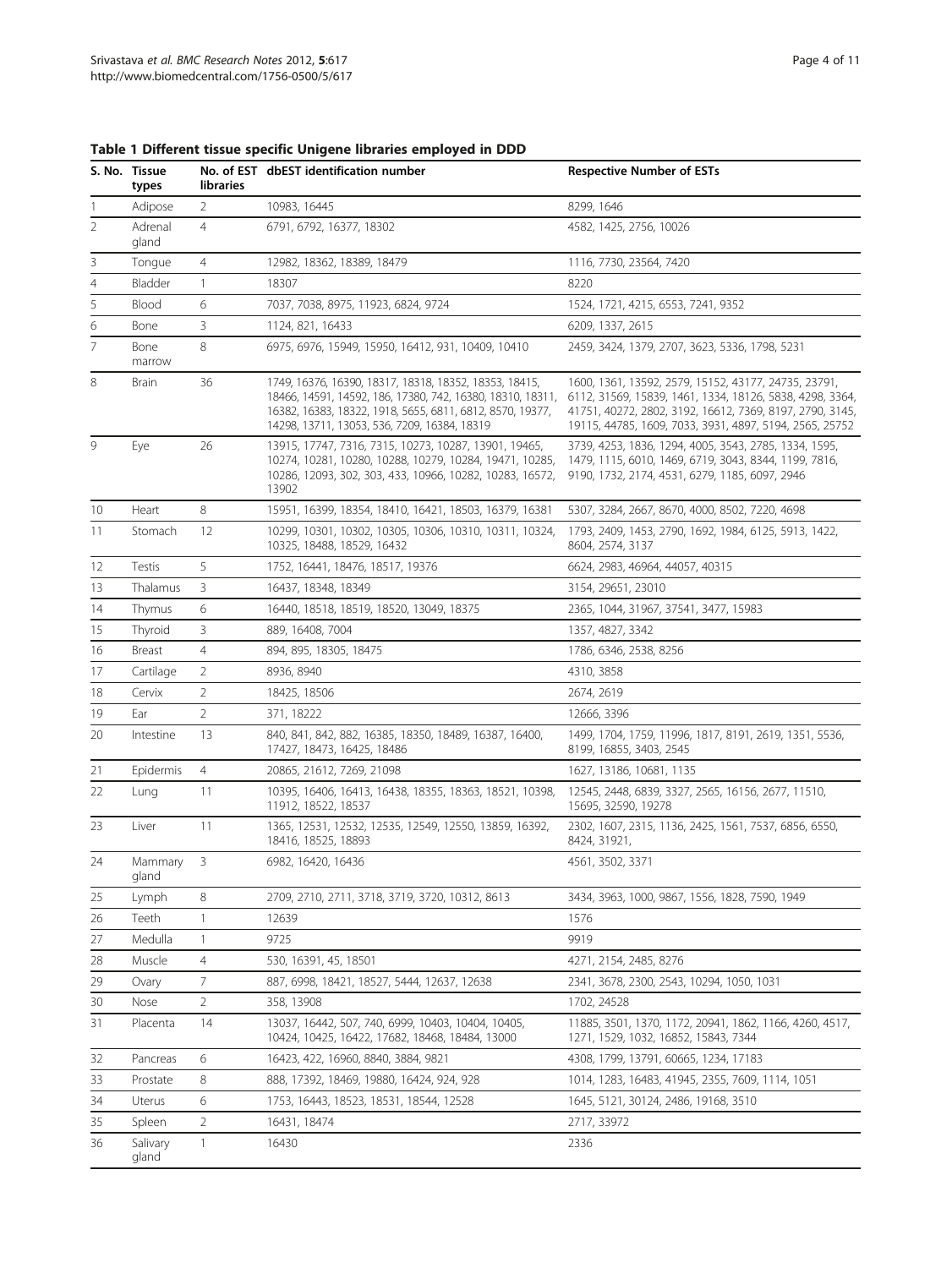| 37 | Kidney                                                         |    | 16393, 16395, 16410, 18374, 18377, 18524, 16429   | 5486, 5150, 3565, 17079, 2561, 15730, 1170     |  |  |
|----|----------------------------------------------------------------|----|---------------------------------------------------|------------------------------------------------|--|--|
| 37 | Pituitary                                                      | 4  | 6828, 6829, 13019, 13737                          | 3481, 1444, 7327, 1677                         |  |  |
| 38 | 1317, 17555, 17556, 8892, 12072, 12798<br>6<br>immune<br>cells |    |                                                   | 11447, 15272, 13685, 6112, 9223, 4548          |  |  |
| 39 | Hair                                                           | 4  | 21096, 21100, 21099, 21101                        | 1269, 1288, 1298, 1543                         |  |  |
| 40 | Alimentary<br>canal                                            | -2 | 18496, 18418                                      | 8371, 2586                                     |  |  |
| 41 | Cancerous<br>lung                                              | -8 | 1533, 10419, 537, 914, 14132, 14133, 14134, 14135 | 1377, 4401, 4173, 1850, 4365, 2121, 2847, 1560 |  |  |

Table 1 Different tissue specific Unigene libraries employed in DDD (Continued)

Differentially expressed normal lung tissue specific genes (DDD1) were identified from UniGene libraries representing 39 human normal tissues (251 libraries, 1903301 ESTs, S. No. 1–21, 23–40) and counterpart normal lung tissue (11 libraries, 125630 ESTs, S. No. 22 only). Differentially expressed lung tissue specific genes (DDD2) were identified from UniGene libraries representing lung cancer libraries (8 libraries, 22694 ESTs, S. No. 41 only) and counterpart normal lung tissue (11 libraries, 125630 ESTs, S. No. 22 only).

We then analysed the functional significance of each panel as given below.

#### Analysis of Cluster 4 / Panel 1

The cluster 4 had two-lung cancer related genes ubiquitin thiolesterase (UCHL1) and Lactotransferrin (LTF). In the normal lung (DDD1 data), UCHL1 was downregulated and LTF was up-regulated (Table [2\)](#page-7-0). This was reversed during the lung cancer condition where UCHL1 up-regulated and the LTF highly downregulated (Table [2\)](#page-7-0). These two proteins were found to be important in the cancer progression. UCH-L1 up-regulation promoted prostate cancer metastasis through epithelial-to-mesenchymal transition (EMT) induction and LTF expression decreased in lung prostate cancer progression [\[17,18\]](#page-9-0). Both of them were co-expressed in almost six different lung adenocarcinoma cell lines, as evident by mSigDB. This suggested that UCH-L1 and LTF could be novel diagnostic and therapeutic targets for lung cancer metastasis diagnostic markers.

#### Analysis of Cluster 5 / Panel 2

The cluster 5 was playing the common functional role of immune response and complement activation. The downregulated RPSA, RPL9, TMSB4X and TUBA1B in normal lung (DDD1) were significantly up-regulated in lung cancer (DDD2) (Table [1\)](#page-3-0). The analysis resulted that all these up regulated genes played the role of tumour cell resistance to the anti-cancer agents. In gastric cancers, the up-regulation of RPSA/LRP contributed to drug resistance via hypoxiainducible-factor dependent mechanism [\[19](#page-9-0)]. Similarly, there was a link between the TMSB4X and TUBA1B and the anti-cancer drug resistance to the drug Paclitaxel (PTX) observed in the cervical and breast/ovarian cancers respectively [[20,21\]](#page-9-0).

In this cluster, NT5C2, API5, CPN, PRKAR1A and COPB1 were fully down-regulated in lung cancer

(Table [1\)](#page-3-0). The down regulation of NT5C3 altered the tumour cell sensitivity to cytidine based anti-cancer drugs [[22](#page-9-0)]. The anti-apoptosis gene API5 downregulation linked to increase in the survival and resistance cancer cells to chemotherapy [[23\]](#page-9-0). To our knowledge, the major copper carrying protein CPN (ceruloplasmin) down regulation link to chemotherapy/ drug resistance is not yet studied. But increased level of copper in lewis lung carcinoma cells were related with the development of multi drug resistance [[24\]](#page-9-0). The PRKAR1A down-regulation also linked to multidrugresistant (MDR) in colon carcinoma cells [[25\]](#page-9-0). The COPB1 was an essential component for the coatomer formation [\[26](#page-9-0)]. These coatomers were involved in the drug trafficking pathways and endocytic drug delivery [[27\]](#page-9-0). So, it was expected that the down-regulation of COPB1 might have a role in the chemotherapy which needs to be taken up and studied. We are surprised to find that all these results suggest that the cluster 5 functionally represents a panel of chemotherapy/drug resistance related lung cancer biomarkers.

#### Analysis of Cluster 6 / Panel 3

In cluster 6, the upregulated FTL (65 fold in our study) and ALDOA (7 fold in our study) were regulated by hypoxia inducible factor (HIF) during lung cancer [[28](#page-9-0)-[31](#page-9-0)]. The COL1A1 (23 fold in our study) and GAPDH (11 fold in our study) were regulated by hypoxia [[32](#page-9-0)-[34](#page-9-0)]. IGKC (8 fold in our study) up-regulated in lung cancer patients but no literature data was available for its interaction either with HIF or hypoxia [\[35\]](#page-9-0). The HIF, TGM2, CSNK1A1, CSNK2A1, CTNNA1, NAMPT)/Visfatin, TNFRSF1A, ETS1 and SRC-1 were down-regulated and proposed as the biomarkers for lung cancer. We found all of them to be interacting with the HIF in cancerous condition [\[36](#page-9-0)[-45\]](#page-10-0). The down- regulated FN1 and APLP2 showed hypoxia dependent differential regulation [[46](#page-10-0)-[48](#page-10-0)]. The DMBT1/SAG interacted HIF-1 was a kind of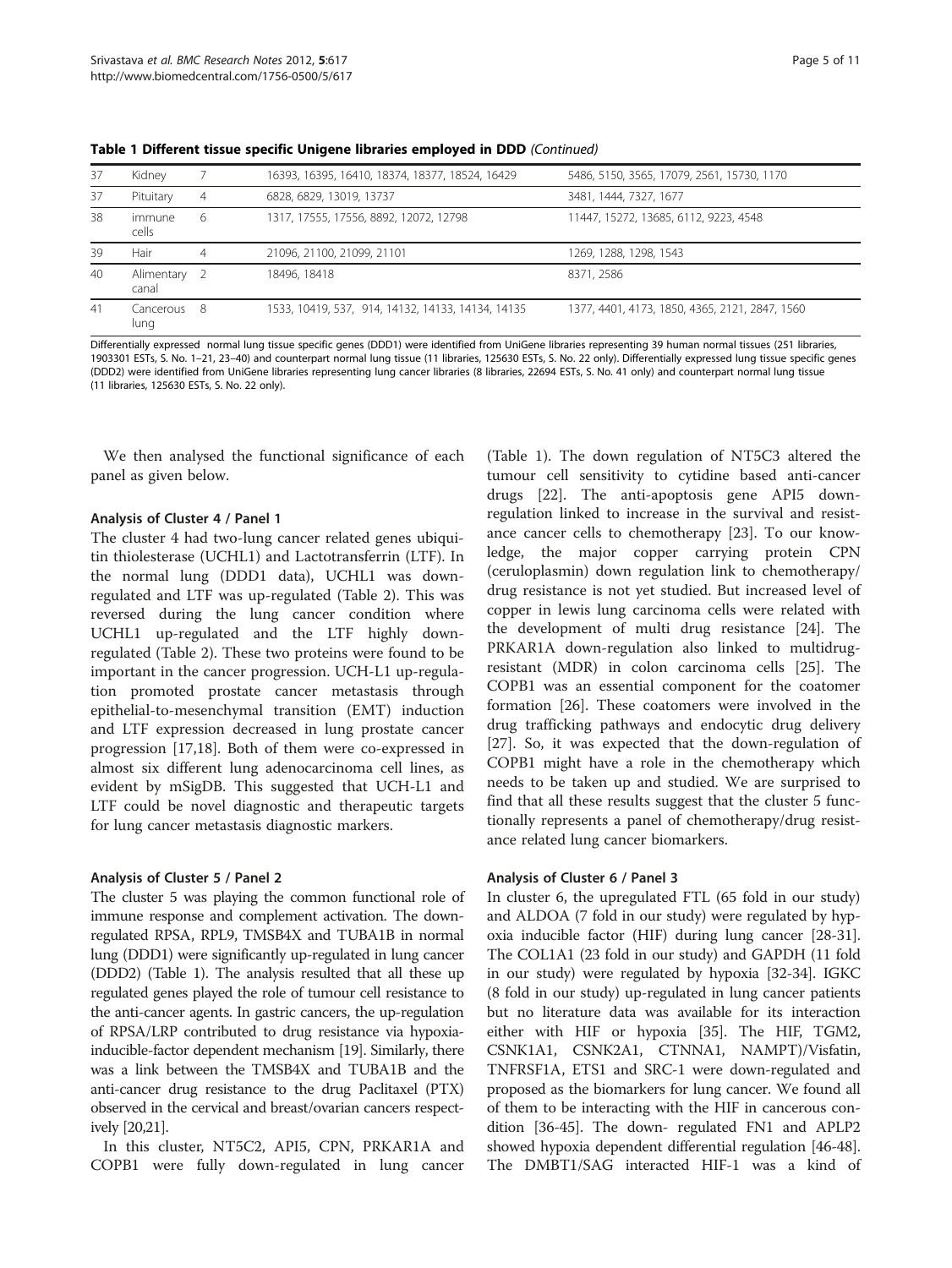<span id="page-5-0"></span>

feedback loop in response to hypoxia. The hypoxia induced HIF-1 to transactivate SAG and the induced SAG then promoted HIF-1alpha ubiquitination and degradation [\[49\]](#page-10-0). The FBJ/c-Jun/AP-1 interacted with HIF during hypoxia that controlled the transcriptional

regulation of the Cyr61 gene in retinal vascular endothelial cells [[50](#page-10-0)]. The role of AIB1/SRC-3/NCoA during hypoxia condition were exhibited by controlling the expression levels of HIF induced erythropoietin (EPO) gene during hypoxia [[42](#page-9-0)].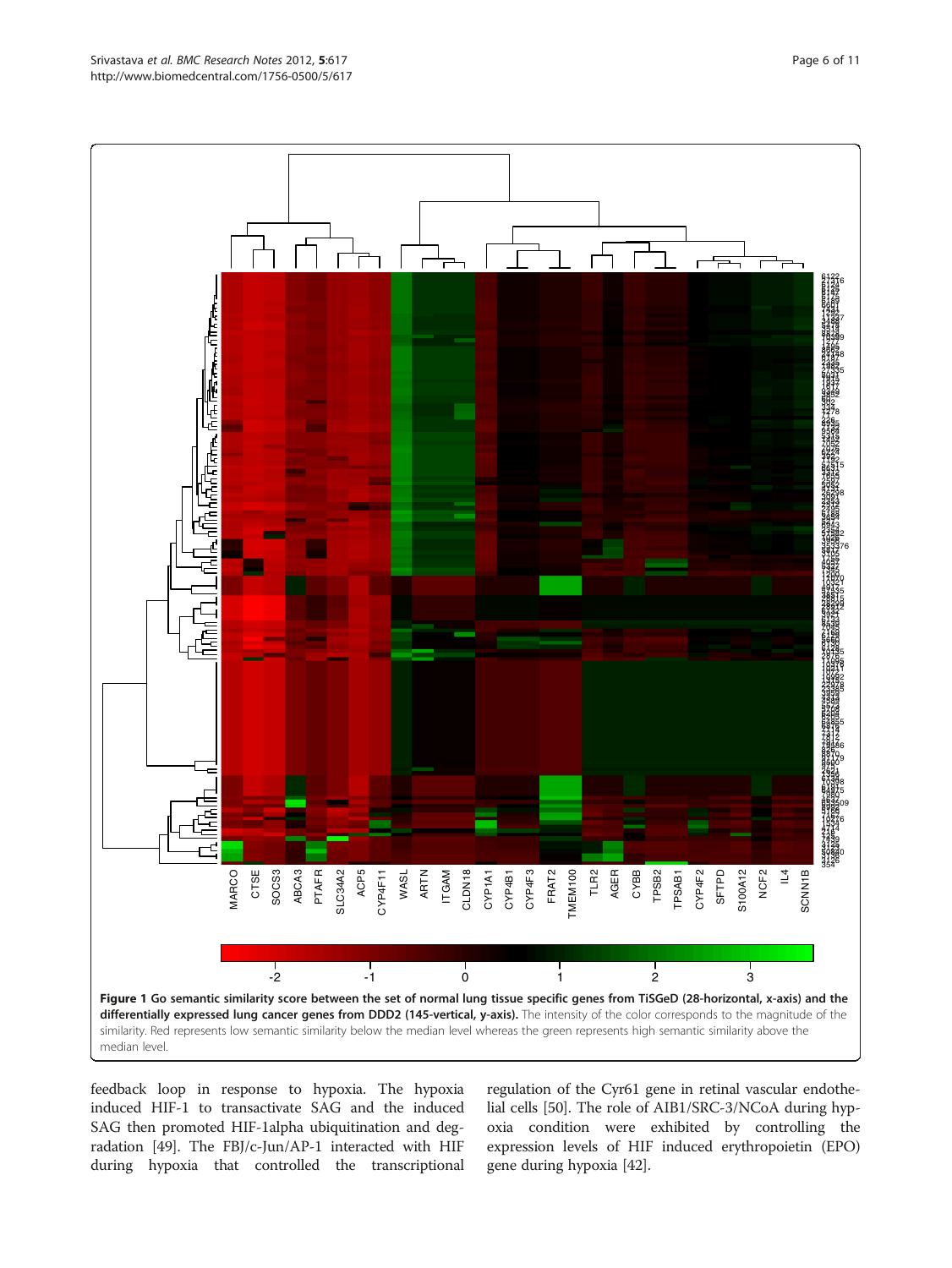<span id="page-6-0"></span>

However, in this cluster, the AZIN1 and TICAM2 were down-regulated and were lacking direct experimental evidence to support their regulation with HIF or hypoxia during cancer. The following literature analysis suggests their possible regulations either with HIF or hypoxia. The AZIN1 was an inhibitor for the antizyme and both were highly regulated in human cancers and antizyme induced HIF, during increased cellular redox potential [[51-53\]](#page-10-0). The TICAM2 physically bridged toll like receptor-4 (TLR4) with TICAM1 and the TLR4 partially regulated by the HIF during adenocarcinoma [[54,55\]](#page-10-0).

All these results suggest that the cluster 6 represents the panel of either HIF or Hypoxia related lung cancer biomarkers.

# Analysis of Cluster 7 / Panel 4

In the Cluster 7, there were seven lung biomarkers, mostly encoding for lung tissue specific extra cellular matrix proteins. The epigenetic analysis using Methycancer database (<http://methycancer.genomics.org.cn>) revealed that amongst the seven, KIAA1324, NET1, NTN3, RPL10 and TFPI2 were epigenetically regulated through DNA methylation. In the remaining two, SFTPA1 was epigenetically regulated [[56](#page-10-0)-[58\]](#page-10-0). However, the experimental evidence was lacking the epigenetic related data for CRISP3. However, the Gene card database analysis of CRISP3 showed that the CRISP3 orthlogous gene C-type lectin domain family 18 member A (CLEC18A) epigenetically regulated through DNA methylation [\(http://www.genecards.org\)](http://www.genecards.org). All these results show that the cluster 7 represented the panel of epigenetically regulated lung cancer specific extra cellular matrix biomarkers.

# **Discussion**

UniGene database using the DDD tool provides us a computational approach to study and understand the lung tissue specific gene expression levels in both disease and normal conditions [[59\]](#page-10-0). Studying their differential expression in disease state (lung cancer) will provide a clue about lung cancer specific candidate genes. However, the candidate identification of the DDD method is relying on the EST frequencies based fold change calculation. In DDD2, the 203 differentially expressed candidate genes (≥2-fold) ranking / prioritisation only based upon fold change did not account for the tissue specific variability of the genes in disease conditions (eg: biomarker identification). To include the tissue specific variability in DDD2 prioritisation, the normal lung tissue specific genes from DDD1 were compared. This approach eliminated most of the house keeping genes from the analysis (gene list reduced from 202 to 76). Further, we detected genes expression selectively altered in the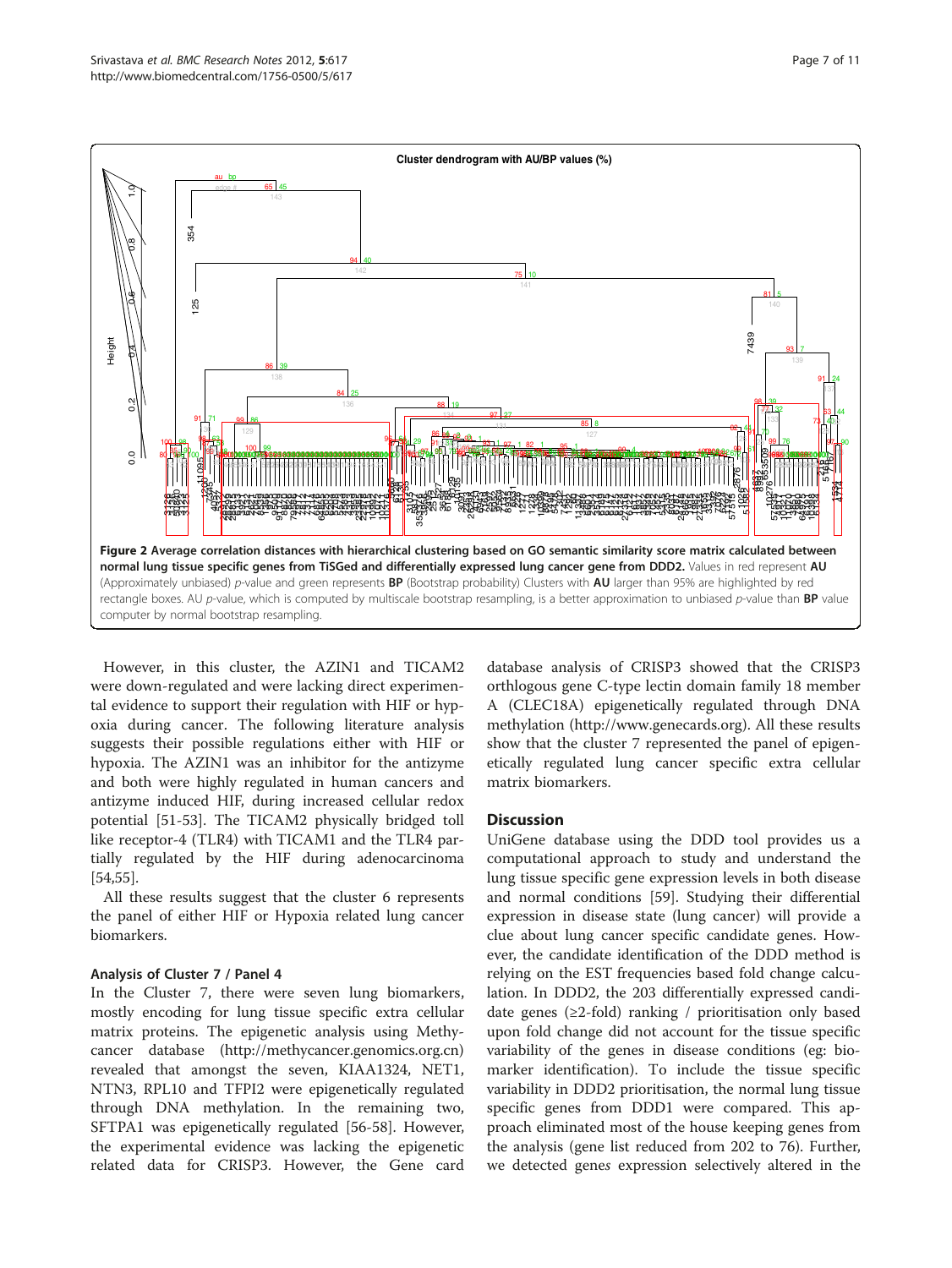<span id="page-7-0"></span>

| Table 2 Lung cancer signature biomarker clusters |  |  |  |  |
|--------------------------------------------------|--|--|--|--|
|--------------------------------------------------|--|--|--|--|

|                     | Clustering of lung tissue specific cancer Biomarkers |                 | DDD <sub>1</sub>                |                                                   |                          | DDD <sub>2</sub>                             |                             |                          |
|---------------------|------------------------------------------------------|-----------------|---------------------------------|---------------------------------------------------|--------------------------|----------------------------------------------|-----------------------------|--------------------------|
| Panel / Cluster     | Type / class of<br><b>Biomarker</b>                  | Gene<br>Symbol  | <b>Transcript frequency</b>     |                                                   | Fold                     | <b>Transcript frequency</b>                  |                             | Fold                     |
| of Biomarker        |                                                      |                 | Pool A (normal<br>lung tissues) | Pool B (Normal<br>body tissues<br>excluding lung) | change                   | Pool A (normal Pool B (lung<br>lung tissues) | tissue specific<br>cancers) | change                   |
| Panel 1 / Cluster 4 | Lung cancer metastasis                               | UCHL1           | 0                               | 0.0002                                            | $\overline{\phantom{a}}$ | $\circ$                                      | 0.0011                      | $^+$                     |
|                     | diagnostic markers                                   | LTF             | 0.0224                          | 0.0018                                            | $+12.44$                 | 0.0224                                       | 0.0002                      | $-112$                   |
| Panel 2 / Cluster 5 | Chemotherapy/ drug                                   | TUBA1B          | 0                               | 0.0002                                            |                          | $\overline{0}$                               | 0.0013                      | $\! +$                   |
|                     | resistance related lung<br>cancer biomarkers         | <b>RPSA</b>     | 0.0001                          | 0.0004                                            | $-4$                     | 0.0001                                       | 0.0027                      | $+27$                    |
|                     |                                                      | RPL9            | 0.0002                          | 0.0006                                            | $-3$                     | 0.0002                                       | 0.002                       | $+10$                    |
|                     |                                                      | TMSB4X          | 0.0004                          | 0.001                                             | $-2.5$                   | 0.0004                                       | 0.0016                      | $+4$                     |
|                     |                                                      | COPB1           | 0.0007                          | 0.0002                                            | $+3.5$                   | 0.0007                                       | 0                           | $\overline{\phantom{a}}$ |
|                     |                                                      | API5            | 0.0007                          | 0.0003                                            | $+2.3$                   | 0.0007                                       | 0                           |                          |
|                     |                                                      | NT5C2           | 0.0008                          | 0.0003                                            | $+2.6$                   | 0.0008                                       | 0                           |                          |
|                     |                                                      | CPN             | 0.0009                          | 0.0001                                            | $+9$                     | 0.0009                                       | 0                           |                          |
|                     |                                                      | PRKAR1A         | 0.0017                          | 0.0006                                            | $+2.83$                  | 0.0017                                       | 0                           |                          |
| Panel 3 / Cluster 6 | Hypoxia related lung                                 | <b>FTL</b>      | 0.0001                          | 0.0011                                            | $-11$                    | 0.0001                                       | 0.0065                      | $+65$                    |
|                     | cancer biomarkers                                    | COL1A2          | 0.0001                          | 0.0006                                            | $-6$                     | 0.0001                                       | 0.0023                      | $+23$                    |
|                     |                                                      | <b>GAPDH</b>    | 0.0001                          | 0.001                                             | $-10$                    | 0.0001                                       | 0.0011                      | $+11$                    |
|                     |                                                      | <b>IGKC</b>     | 0.0002                          | 0.0009                                            | $-4.5$                   | 0.0002                                       | 0.0016                      | $+8$                     |
|                     |                                                      | ALDOA           | 0.0002                          | 0.0006                                            | $-3$                     | 0.0002                                       | 0.0014                      | $+7$                     |
|                     |                                                      | COL1A1          | 0.0001                          | 0.0004                                            | $-4$                     | 0.0001                                       | 0.0009                      | $+9$                     |
|                     |                                                      | FN1             | 0.0025                          | 0.0012                                            | $+2.08$                  | 0.0025                                       | 0.0007                      | $-3.57$                  |
|                     |                                                      | TGM2            | 0.0026                          | 0.0008                                            | $+3.25$                  | 0.0026                                       | 0.0007                      | $-3.71$                  |
|                     |                                                      | FOS             | 0.0015                          | 0.0007                                            | $+2.14$                  | 0.0015                                       | 0.0002                      | $-7.5$                   |
|                     |                                                      | CTNNA1          | 0.0034                          | 0.0008                                            | $+4.25$                  | 0.0034                                       | 0.0003                      | $-11.33$                 |
|                     |                                                      | FOSB            | 0.0024                          | 0.0003                                            | $+8$                     | 0.0024                                       | 0.0002                      | $-12$                    |
|                     |                                                      | APLP2           | 0.0109                          | 0.0044                                            | $+2.47$                  | 0.0109                                       | 0.0008                      | $-13.63$                 |
|                     |                                                      | NCOA4           | 0.0016                          | 0.0005                                            | $+3.2$                   | 0.0016                                       | 0.0001                      | $-16$                    |
|                     |                                                      | HIF1A           | 0.0011                          | 0.0004                                            | $+2.75$                  | 0.0011                                       | 0                           |                          |
|                     |                                                      | AZIN1           | 0.001                           | 0.0005                                            | $+2$                     | 0.001                                        | 0                           |                          |
|                     |                                                      | <b>EHF</b>      | 0.001                           | 0.0001                                            | $+10$                    | 0.001                                        | $\mathbf 0$                 | $\qquad \qquad -$        |
|                     |                                                      | TICAM2          | 0.001                           | 0.0003                                            | $+3.33$                  | 0.001                                        | 0                           |                          |
|                     |                                                      | <b>NAMPT</b>    | 0.0008                          | 0.0002                                            | $+4$                     | 0.0008                                       | 0                           |                          |
|                     |                                                      | TNFRSF1A        | 0.0008                          | 0.0004                                            | $+2$                     | 0.0008                                       | $\mathbf 0$                 |                          |
|                     |                                                      | DMBT1           | 0.0008                          | 0.0001                                            | $+8$                     | 0.0008                                       | 0                           |                          |
|                     |                                                      | CSNK1A1         | 0.0007                          | 0.0003                                            | $+2.33$                  | 0.0007                                       | 0                           | $\overline{\phantom{a}}$ |
|                     | Panel 4 / Cluster 7    Lung cancer specific          | TFPI2           | 0                               | 0.0004                                            | $\overline{\phantom{a}}$ | 0                                            | 0.002                       | $\! + \!\!\!\!$          |
|                     | extra cellular matrix                                | RPL10           | 0.0001                          | 0.0007                                            | $-7$                     | 0.0001                                       | 0.0014                      | $+14$                    |
|                     | biomarkers                                           | SFTPA1          | 0.0004                          | $\overline{0}$                                    | $\, +$                   | 0.0001                                       | 0.0011                      | $+11$                    |
|                     |                                                      | <b>KIAA1324</b> | 0.0013                          | 0.0002                                            | $+6.5$                   | 0.0013                                       | 0                           |                          |
|                     |                                                      | CRISP3          | 0.0009                          | 0.0001                                            | $+9$                     | 0.0009                                       | 0                           |                          |
|                     |                                                      | NET1            | 0.0007                          | 0.0002                                            | $+3.5$                   | 0.0007                                       | $\mathbb O$                 |                          |
|                     |                                                      |                 |                                 |                                                   |                          |                                              |                             |                          |

Note: (-) represents down regulation and (+) represents up regulation. Except SFTPA1, remaining all the up regulated genes in normal condition observed to be down regulated in cancerous condition and vice versa.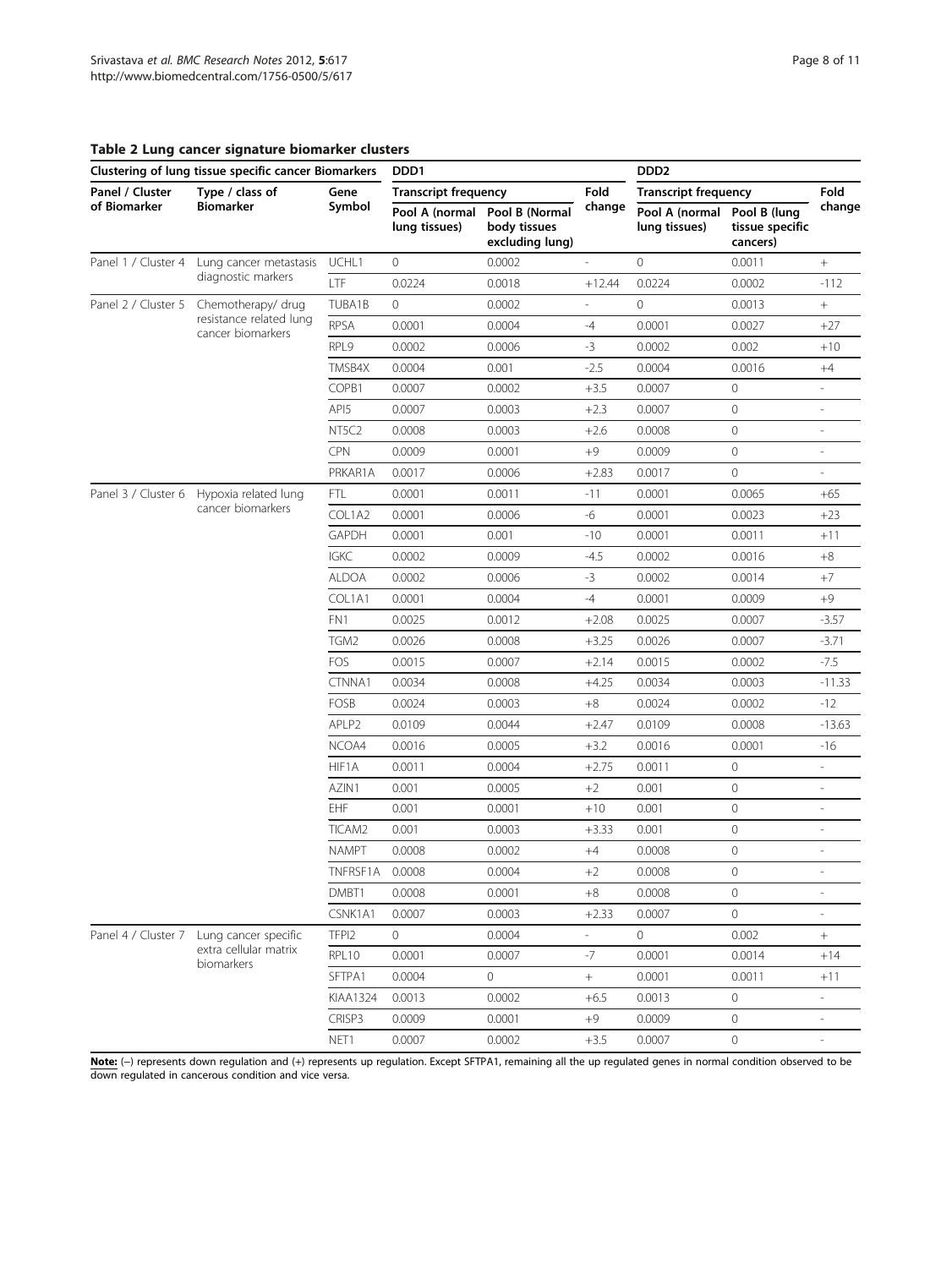<span id="page-8-0"></span>lung cancer by eliminating genes that commonly expressed differentially in more than five tumours (gene list reduced from 76 to 58) (See Additional file 2). Almost all of them have a documented role in the lung cancer (<http://www.megabionet.org/bio/hlung>). So, these subtractive approaches successfully increase the probability of identifying the lung cancer specific probable candidate biomarkers.

The semantic similarity scores amongst the GO terms and the subsequent hierarchical clustering were calculated using the freely available R-software for lung tissue specific candidate genes from normal and cancer conditions. The analysis of members of individual genes from each cluster revealed the functional significance of each cluster. Out of the seven clusters, our approach identified four functionally important clusters. The four clusters represented metastasis diagnostic markers, chemotherapy/drug resistance related biomarkers, and HIF or Hypoxia induced biomarkers and epigenetically regulated extra cellular matrix biomarkers for lung cancer. This suggests that, especially for lungs tissues, the semantic similarity score amongst GO terms between normal and diseases condition from the same tissue can prioritise biomarkers. But, further study is necessary to extend our hypothesis to other tissues. This subtractive approach integrated with semantic similarity score among GO terms can offer a predictive capability for detecting tissue specific signature biomarkers from the tissue specific differentially expressed data. This approach is also complementary to the network based biomarker prediction approach [\[60,61](#page-10-0)]. Our study is one more example of demonstrating the utility of the Digital differential expression technique.

Our study suggests that amongst the 4 panels, HIF or Hypoxia induced lung cancer biomarkers panel (panel 3) is the most important cluster. Because, in other clusters, most of the identified lung cancer biomarkers follow the same expression pattern (either up or down) in other types cancers like breast, ovarian, cervical etc. However, in our study and literature, the expression pattern of genes down regulated in cluster 6 / panel 3 is distinct from almost all types of other cancers. In panel 3, the expression pattern of the HIF and its modulating proteins are completely different when compared to most of the other types of cancers. For example, in most of the cancerous conditions the HIF level is up-regulated [\[62](#page-10-0)]. This up-regulation is expected in cancers due to the acute hypoxic condition exhibited during cancer. In contrast, in lung cancer, the HIF level is completely downregulated (Table [1\)](#page-3-0).

Therefore, it is evident from our study that the HIF down regulation also affect the expression level of the other HIF modulating lung cancer biomarkers. All the down-regulated genes, in this Panel 3 showed their significant up-regulation in most of many types of cancers

(TGM2 [[63](#page-10-0),[64](#page-10-0)], CSNK1A1 [[65](#page-10-0)], CTNNA1 [\[66](#page-10-0)], NAMPT/Visfatin [[67\]](#page-10-0), TNFRSF1A [[68\]](#page-10-0), ETS1 [\[41\]](#page-9-0), SRC-1 [[69\]](#page-10-0), FN1 [[70\]](#page-10-0), APLP2 [[71](#page-10-0)], DMBT1/SAG [\[64](#page-10-0)], AIB1 [[72\]](#page-10-0), AZIN1 [[72](#page-10-0)]). Our study further shows that this down-regulation is more than five folds when compared to the normal lungs tissue (Table [1](#page-3-0)). This fold change level suggests that this fold change seems to be more than enough to detect them in the patient sample. Therefore, this panel of down regulating HIF / hypoxia regulated lung cancer biomarker can help to distinguish lung cancer from other types of cancers.

The identified 38 signature lung cancer specific biomarkers can help to increase the sensitivity and selectivity for early diagnosis of lung cancer.

#### Conclusion

We could demonstrate that our approach readily predicted lung tissue specific cancer biomarkers from digital differentially expressed lung cancer tissue specific genes. The procedure can easily adapt for the prediction of tissue specific biomarkers from the tissue specific differentially expressed genes. It is necessary to explore the extent to which the proposed approach can be integrated with the prediction of tissue specific biomarkers from tissue specific microarray datasets.

# Additional files

[Additional file 1:](http://www.biomedcentral.com/content/supplementary/1756-0500-5-617-S1.xls) Table S1. DDD1- The complete list of differentially expressed normal lung tissues (11 libraries) and other normal tissues (251 libraries) with their fold change and transcript frequency values of Pool A and B. Table S2. DDD2- The complete list of differentially expressed normal lung tissues (11 libraries) and lung cancer tissues (8 libraries) with their fold change and transcript frequency values of Pool A and B. Table S3. The DDD1complete conversion list of unigene identifier to Entrez gene id. Table S4. The DDD2complete conversion list of unigene identifier to Entrez gene id.

[Additional file 2:](http://www.biomedcentral.com/content/supplementary/1756-0500-5-617-S2.xls) Table S1. The complete lists of 76 genes from DDD1 were differentially expressed in DDD2. Table S2. The complete list of 58 genes after removing 18 genes expressed in all types of cancers from the 76 genes.

[Additional file 3:](http://www.biomedcentral.com/content/supplementary/1756-0500-5-617-S3.pdf) Table S1. Number of unique Unigene identifiers and ≥2 fold present in DDD1 and DDD2 Figure: Three- way Venn diagram of DDD1, DDD2 and genes expressing in all types of cancers. Table S2. The complete list of genes and their symbols in different intersections (A to G) of Venn diagram were given.

[Additional file 4:](http://www.biomedcentral.com/content/supplementary/1756-0500-5-617-S4.xls) Table S1. The complete list of genes expressed in all type of cancers (Chen et al., 2006).

[Additional file 5:](http://www.biomedcentral.com/content/supplementary/1756-0500-5-617-S5.xls) Table S1. The complete list of Adult Human Lung Tissue specific genes from TiSGeD having SPM  $\geq$  0.9. Table S2. The TiSGeD gene symbol conversion to Enterz ID.

#### Abbreviations

ESTs: Expression Sequence Tags; DDD: Digital Differential Display; GO: Gene Ontology; TiSGeD: Tissue-Specific Genes Database; EMT: epithelial-tomesenchymal transition.

#### Competing interests

The authors declare that they have no competing interest.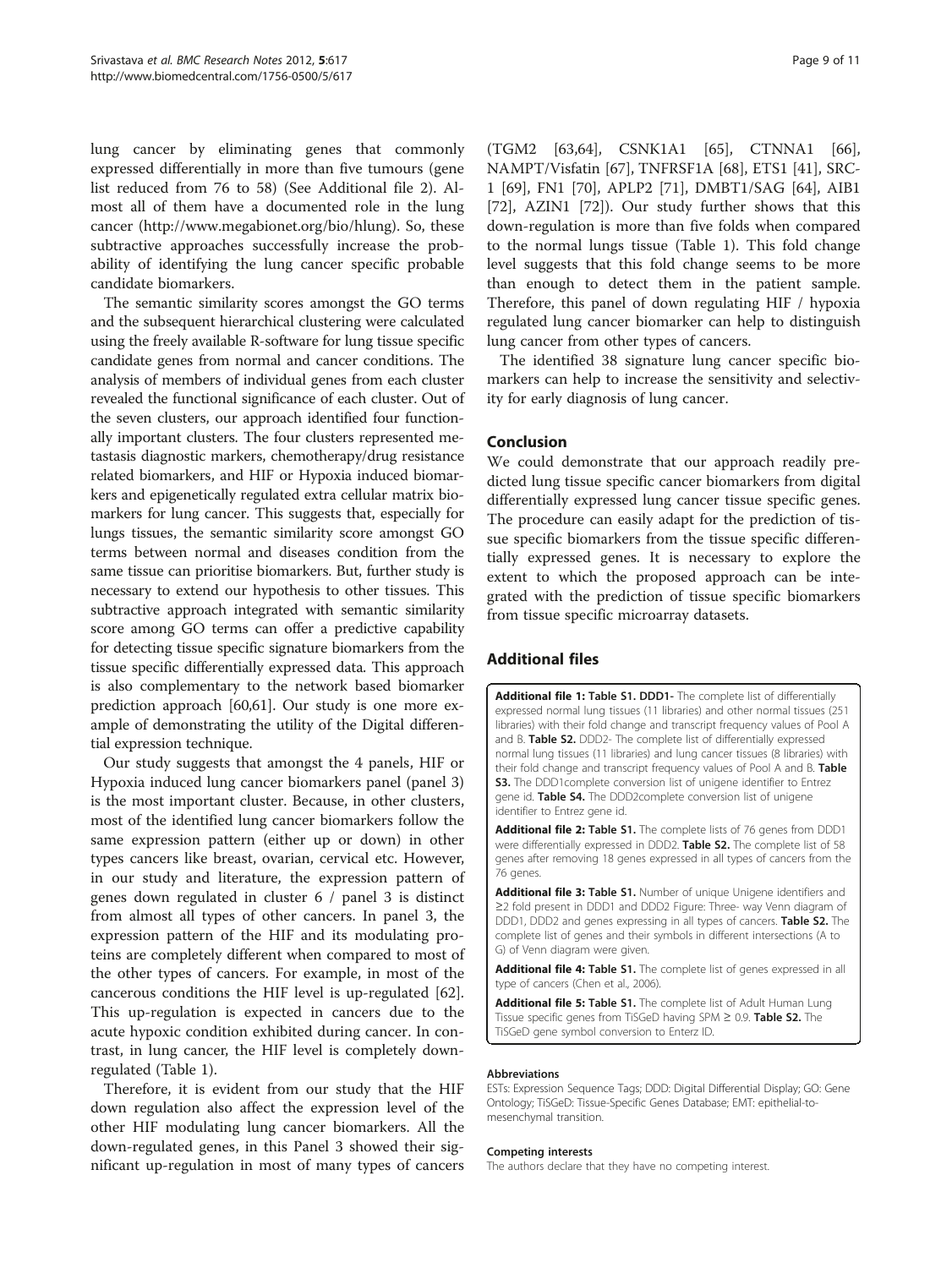#### <span id="page-9-0"></span>Authors' contributions

RS conceived the project, participated in its design, interpretation of the result and drafted the manuscript. MS design protocol and carried out statistical, computational analysis and interpretation of the result. PK contributed to statistical analysis. All authors read and approved the final manuscript.

#### Acknowledgements

This work was funded by Defence Research and Development organization (DRDO), India fellowship grants.

Received: 3 April 2012 Accepted: 23 October 2012 Published: 2 November 2012

#### References

- 1. Zhu M, Zhao S: Candidate gene identification approach: progress and challenges. Int J Biol Sci 2007, 3(7):420–427.
- 2. Chen J, Bardes EE, Aronow BJ, Jegga AG: ToppGene Suite for gene list enrichment analysis and candidate gene prioritization. Nucleic Acids Res 2009, 37(Web Server issue):W305–W311.
- 3. Tranchevent LC, Capdevila FB, Nitsch D, De Moor B, De Causmaecker P, Moreau Y: A guide to web tools to prioritize candidate genes. Brief Bioinform 2011, 12(1):22–32.
- 4. Chuang HY, Hofree M, Ideker T: A decade of systems biology. Annu Rev Cell Dev Biol 2010, 26:721–744.
- Chen J, Sam L, Huang Y, Lee Y, Li J, Liu Y, Xing HR, Lussier YA: Protein interaction network underpins concordant prognosis among heterogeneous breast cancer signatures. J Biomed Inform 2010, 43(3):385–396.
- 6. Azuaje F: What does systems biology mean for biomarker discovery? Expert opinion on medical diagnostics 2010, 4:1–10.
- 7. Taylor IW, Linding R, Warde-Farley D, Liu Y, Pesquita C, Faria D, Bull S, Pawson T, Morris Q, Wrana JL: Dynamic modularity in protein interaction networks predicts breast cancer outcome. Nat Biotechnol 2009, 27(2):199–204.
- 8. Azuaje F, Devaux Y, Wagner DR: Coordinated modular functionality and prognostic potential of a heart failure biomarker-driven interaction network. BMC Syst Biol 2010, 4:60.
- 9. Yu G, Li F, Qin Y, Bo X, Wu Y, Wang S: GOSemSim: an R package for measuring semantic similarity among GO terms and gene products. Bioinformatics 2010, 26(7):976–978.
- 10. Bolshakova N, Azuaje F, Cunningham P: A knowledge-driven approach to cluster validity assessment. Bioinformatics 2005, 21(10):2546–2547.
- 11. Pesquita C, Faria D, Falcao AO, Lord P, Couto FM: Semantic similarity in biomedical ontologies. PLoS Comput Biol 2009, 5(7):e1000443.
- 12. Wang H, Zheng H, Browne F, Glass DH, Azuaje F: Integration of Gene Ontology-based Similarities for Supporting Analysis of Protein-Protein Interaction Networks. Pattern Recognit Lett 2010, 31:2073–2082.
- 13. Xiao SJ, Zhang C, Zou Q, Ji ZL: TiSGeD: a database for tissue-specific genes. Bioinformatics 2010, 26(9):1273–1275.
- 14. Liu F, Wang H, Li J: An integrated bioinformatics analysis of mouse testis protein profiles with new understanding. BMB Rep 2011, 44(5):347–351.
- 15. Suzuki R, Shimodaira H: Pvclust: an R package for assessing the uncertainty in hierarchical clustering. Bioinformatics 2006, 22(12):1540-1542
- 16. Chen S, Zhu B, Yu L: In silico comparison of gene expression levels in ten human tumor types reveals candidate genes associated with carcinogenesis. Cytogenet Genome Res 2006, 112(1–2):53–59.
- 17. Jang MJ, Baek SH, Kim JH: UCH-L1 promotes cancer metastasis in prostate cancer cells through EMT induction. Cancer Lett 2011, 302(2):128–135.
- Shaheduzzaman S, Vishwanath A, Furusato B, Cullen J, Chen Y, Banez L, Nau M, Ravindranath L, Kim KH, Mohammed A, et al: Silencing of Lactotransferrin expression by methylation in prostate cancer progression. Cancer Biol Ther 2007, 6(7):1088–1095.
- 19. Liu L, Sun L, Zhang H, Li Z, Ning X, Shi Y, Guo C, Han S, Wu K, Fan D: Hypoxia-mediated up-regulation of MGr1-Ag/37LRP in gastric cancers occurs via hypoxia-inducible-factor 1-dependent mechanism and contributes to drug resistance. Int J Cancer 2009, 124(7):1707-1715
- 20. Banerjee A: Increased levels of tyrosinated alpha-, beta(III)-, and beta(IV)tubulin isotypes in paclitaxel-resistant MCF-7 breast cancer cells. Biochem Biophys Res Commun 2002, 293(1):598–601.
- 21. Moon EY, Im YS, Ryu YK, Kang JH: Actin-sequestering protein, thymosin beta-4, is a novel hypoxia responsive regulator. Clin Exp Metastasis 2010, 27(8):601–609.
- 22. Li L, Fridley B, Kalari K, Jenkins G, Batzler A, Safgren S, Hildebrandt M, Ames M, Schaid D, Wang L: Gemcitabine and cytosine arabinoside cytotoxicity: association with lymphoblastoid cell expression. Cancer Res 2008, 68 (17):7050–7058.
- 23. Goswami S, Wang W, Wyckoff JB, Condeelis JS: Breast cancer cells isolated by chemotaxis from primary tumors show increased survival and resistance to chemotherapy. Cancer Res 2004, 64(21):7664–7667.
- 24. Majumder S, Dutta P, Choudhuri SK: The role of copper in development of drug resistance in murine carcinoma. Med Chem 2005, 1(6):563–573.
- 25. Nesterova MV, Johnson NR, Stewart T, Abrams S, Cho-Chung YS: CpG immunomer DNA enhances antisense protein kinase A RIalpha inhibition of multidrug-resistant colon carcinoma growth in nude mice: molecular basis for combinatorial therapy. Clin Cancer Res 2005, 11 (16):5950–5955.
- 26. Nickel W, Brugger B, Wieland FT: Vesicular transport: the core machinery of COPI recruitment and budding. J Cell Sci 2002, 115(Pt 16):3235–3240.
- 27. Watson P, Jones AT, Stephens DJ: Intracellular trafficking pathways and drug delivery: fluorescence imaging of living and fixed cells. Adv Drug Deliv Rev 2005, 57(1):43-61.
- 28. Kukulj S, Jaganjac M, Boranic M, Krizanac S, Santic Z, Poljak-Blazi M: Altered iron metabolism, inflammation, transferrin receptors, and ferritin expression in non-small-cell lung cancer. Med Oncol 2010, 27(2):268–277.
- 29. Smith TG, Balanos GM, Croft QP, Talbot NP, Dorrington KL, Ratcliffe PJ, Robbins PA: The increase in pulmonary arterial pressure caused by hypoxia depends on iron status. J Physiol 2008, 586(Pt 24):5999–6005.
- Rho JH, Roehrl MH, Wang JY: Glycoproteomic analysis of human lung adenocarcinomas using glycoarrays and tandem mass spectrometry: differential expression and glycosylation patterns of vimentin and fetuin A isoforms. Protein J 2009, 28(3–4):148–160.
- 31. Hamaguchi T, Iizuka N, Tsunedomi R, Hamamoto Y, Miyamoto T, Iida M, Tokuhisa Y, Sakamoto K, Takashima M, Tamesa T, et al: Glycolysis module activated by hypoxia-inducible factor 1alpha is related to the aggressive phenotype of hepatocellular carcinoma. Int J Oncol 2008, 33(4):725-731.
- 32. Falanga V, Zhou L, Yufit T: Low oxygen tension stimulates collagen synthesis and COL1A1 transcription through the action of TGF-beta1. J Cell Physiol 2002, 191(1):42–50.
- 33. Tokunaga K, Nakamura Y, Sakata K, Fujimori K, Ohkubo M, Sawada K, Sakiyama S: Enhanced expression of a glyceraldehyde-3-phosphate dehydrogenase gene in human lung cancers. Cancer Res 1987, 47 (21):5616–5619.
- 34. Graven KK, Farber HW: Hypoxia-associated proteins. New Horiz 1995, 3 (2):208–218.
- 35. Li R, Wang H, Bekele BN, Yin Z, Caraway NP, Katz RL, Stass SA, Jiang F: Identification of putative oncogenes in lung adenocarcinoma by a comprehensive functional genomic approach. Oncogene 2006, 25 (18):2628–2635.
- Kalousi A, Mylonis I, Politou AS, Chachami G, Paraskeva E, Simos G: Casein kinase 1 regulates human hypoxia-inducible factor HIF-1. J Cell Sci 2010, 123(Pt 17):2976–2986.
- 37. Bae S-K, Kim S-R, Kim JG, Kim JY, Koo TH, Jang H-O, Yun I, Yoo M-A, Bae M-K: Hypoxic induction of human visfatin gene is directly mediated by hypoxia-inducible factor-1. FEBS Lett 2006, 580:4105–4113.
- 38. Planque C, Kulasingam V, Smith CR, Reckamp K, Goodglick L, Diamandis EP: Identification of five candidate lung cancer biomarkers by proteomics analysis of conditioned media of four lung cancer cell lines. Mol Cell Proteomics 2009, 8(12):2746–2758.
- 39. van Uden P, Kenneth NS, Webster R, Muller HA, Mudie S, Rocha S: Evolutionary conserved regulation of HIF-1beta by NF-kappaB. PLoS Genet 2011, 7(1):e1001285.
- 40. Carrero P, Okamoto K, Coumailleau P, O'Brien S, Tanaka H, Poellinger L: Redox-regulated recruitment of the transcriptional coactivators CREBbinding protein and SRC-1 to hypoxia-inducible factor 1alpha. Mol Cell Biol 2000, 20(1):402–415.
- 41. Salnikow K, Aprelikova O, Ivanov S, Tackett S, Kaczmarek M, Karaczyn A, Yee H, Kasprzak KS, Niederhuber J: Regulation of hypoxia-inducible genes by ETS1 transcription factor. Carcinogenesis 2008, 29(8):1493–1499.
- 42. Wang F, Zhang R, Wu X, Hankinson O: Roles of coactivators in hypoxic induction of the erythropoietin gene. PLoS One 2010, 5(4):e10002.